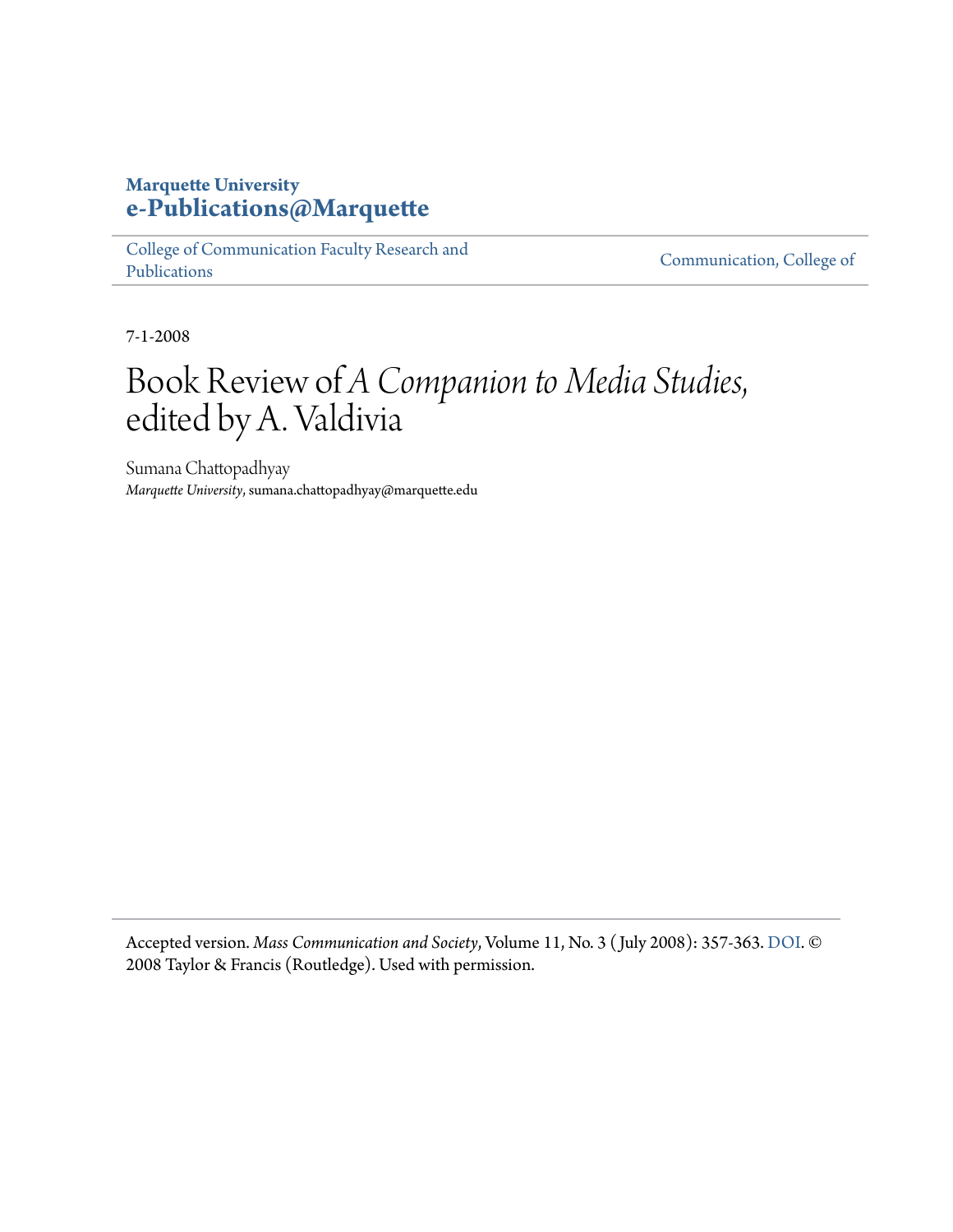# Book Review of *'A Companion to Media Studies,*' edited by A. Valdivia

## Sumana Chattopadhyay *Department of Broadcast and Electronic Communication, Marquette University Milwaukee, WI*

Media studies is an interdisciplinary field. It draws elements from established disciplines like history, political science, sociology, psychology, anthropology, linguistics, and literature. It also overlaps with newer disciplines and interdisciplines like cultural studies, popular cultural studies, film studies, American studies, journalism, communication, speech communication, education, and ethnomusicology. Keeping this in mind, editor Angharad Valdivia mentions in the introduction to the book, ''*A Companion to Media Studies* intends to provide a broad overview to a generalist academic audience of the dynamic interdiscipline of Media Studies.'' The very breadth of the field however makes it harder to define media studies as a discipline. *A Companion to Media Studies* with its broad mix of essays written on various topics by major scholars from around the world—who have discussed the theories and methodologies that have brought media studies to its current place and who have also suggested directions for future research—serves as a good vantage point for media studies research.

*Mass Communication and Society*, Vol. 11, No. 3 (July 2008): pg. 357-363[. DOI.](http://dx.doi.org/10.1080/15205430701791014) This article is © Taylor & Francis (Routledge) and permission has been granted for this version to appear i[n e-Publications@Marquette.](http://epublications.marquette.edu/) Taylor & Francis (Routledge) does not grant permission for this article to be further copied/distributed or hosted elsewhere without the express permission from Taylor & Francis (Routledge).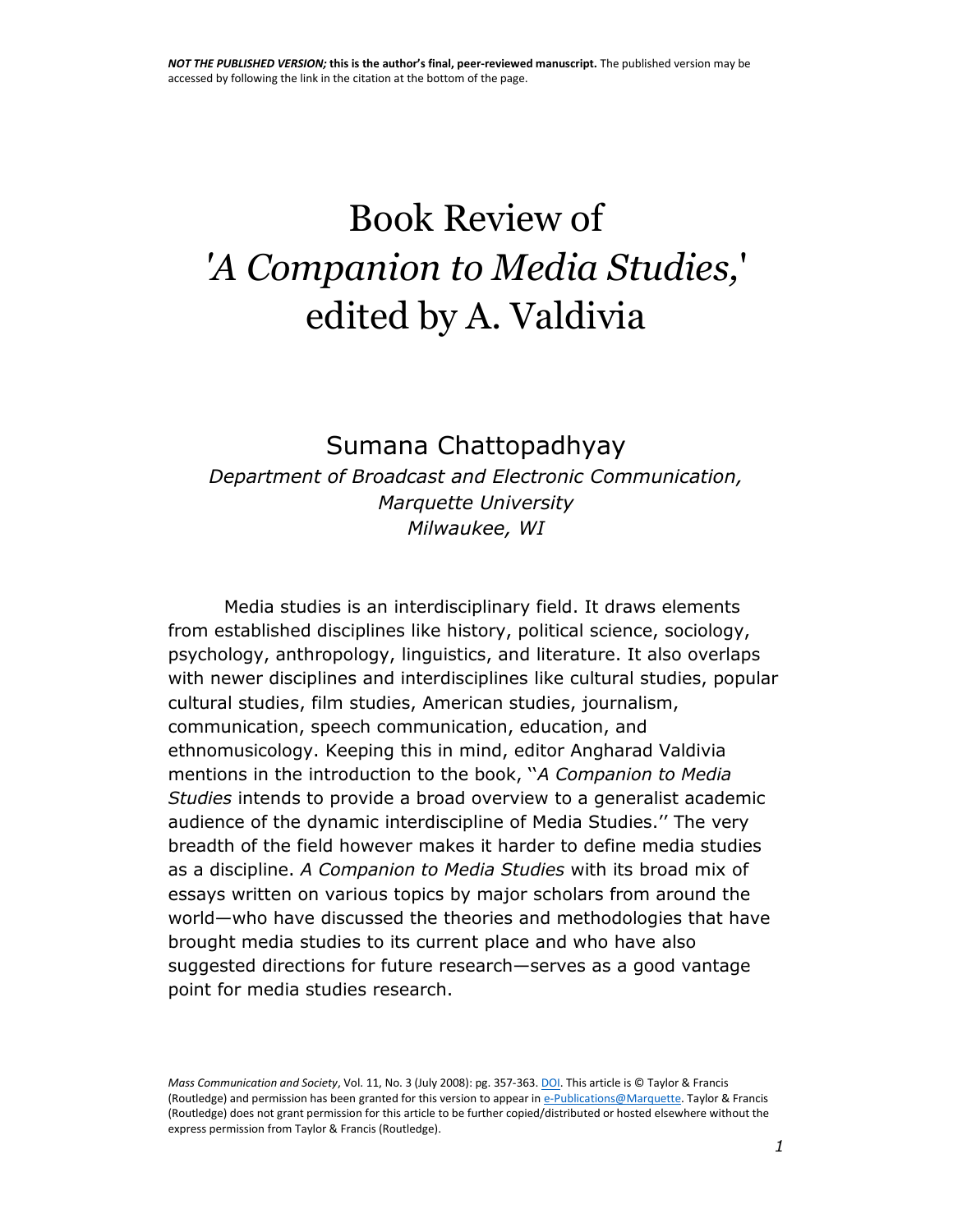*A Companion to Media Studies* is divided into six major sections. The classification of the various sections of the book is quite insightful because the book takes the reader on a journey through the different areas of research conducted in Media Studies over the years. Starting out with the very foundations of media studies research, the book then offers a tour of the four major elements of the media landscape—the production process, media content, media audiences, and media effects. Finally, the book provides a quick overview of what the future of media studies looks like right now and tries to answer the question, ''Where can we go from here and where can we not go from here?''

In this review I look at the major theoretical and methodological elements offered by different essays in this book. Wherever required, I offer my critical insights regarding the content covered in the various essays.

## **Foundations of Media Studies**

Among the various forms of scholarship strengthening the foundations of media studies research, feminist media scholarship has emerged as one of the major research areas. In her essay, however, Margaret Gallagher describes that over the years feminist scholars have tried hard to create a space for themselves in the general field of media and communication studies. She reveals how early feminist scholarship emphasized on the commonalities of women's oppression in general ignoring profound differences between women in terms of class, age, sexuality, religion, race, and nation, leading to a body of feminist work that was predominantly about the oppression of White, heterosexual, middle-class women. This defect in the literature was criticized by African American, Latin, Asian, and lesbian feminists over the years. This led to a shift in types of questions being asked, with the focus of feminist media scholarship moving from concern about how women are portrayed in the media or how many women work in the media to what kind of lives they have, what status they have, and what kind of society we have. This kind of shift is one of the crucial underlying themes of this book. *A Companion to Media Studies* does a good job of highlighting the need—in today's globalized media landscape—to broaden horizons, shift to novel perspectives, and move beyond media studies scholarship focusing mainly on White, heterosexual individuals in the Western world.

*Mass Communication and Society*, Vol. 11, No. 3 (July 2008): pg. 357-363[. DOI.](http://dx.doi.org/10.1080/15205430701791014) This article is © Taylor & Francis (Routledge) and permission has been granted for this version to appear i[n e-Publications@Marquette.](http://epublications.marquette.edu/) Taylor & Francis (Routledge) does not grant permission for this article to be further copied/distributed or hosted elsewhere without the express permission from Taylor & Francis (Routledge).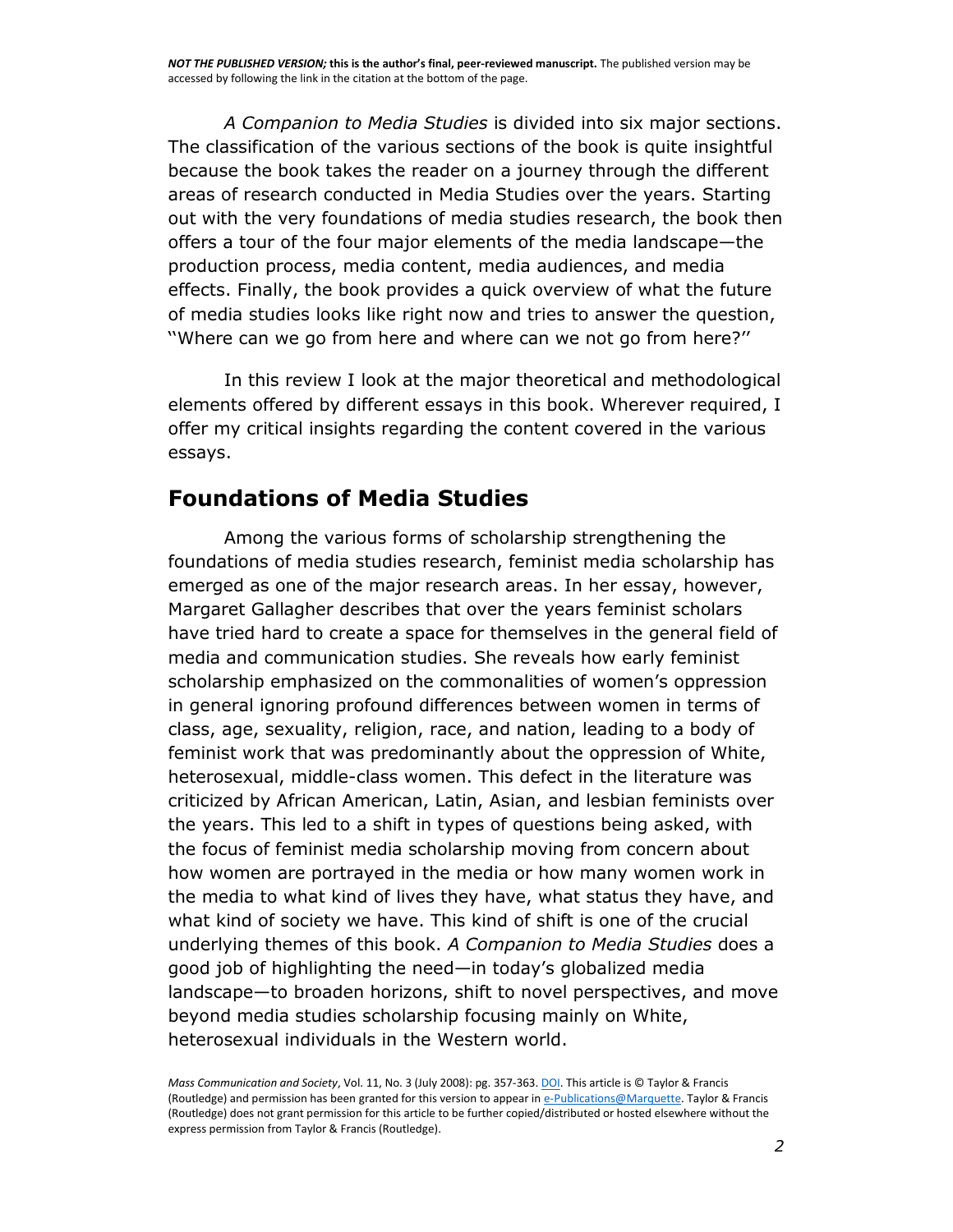The need for such a shift is also imminent in Denis McQuail's essay on new horizons for communication theory. McQuail argues that it is absolutely imperative in today's New Media age, to change the way media studies research is done. He lists out how the media landscape is changing with the increasing proliferation of new kinds of channels and the new forms of communication organizations emerging as a result of these new technologies and the corresponding delocalization. At the end of the essay McQuail concludes that the basic dimensions of theory concerning media and society won't actually change but that communication systems and social context will become quite different with social control transferring from powerful government apparatus to less centralized power systems in a globalized new media world. Robert Huesca also offers his perspective about international and developmental communication, referring to past critiques of the dominant North American developmental paradigms, especially when applied to other parts of the globe and the new emerging Latin American approaches. He identifies participatory communication approaches as being the most ethical and democratic of all research philosophies today. Huesca's arguments regarding participatory communication are very convincing and have farreaching implications for research and policy, but his essay just barely refers to the kind of research methods that ought to be applied to conduct participatory research. Huesca acknowledges this weakness at one point in the essay where he refers to how research methods for this kind of research have been neglected. However, the very few general suggestions that he offers in response to such negligence by past research seem to be somewhat sketchy.

The essays discussed so far in this section of the review do provide valuable insights regarding the foundations of the field of media studies and make a strong case for the need to expand research horizons. However, I have reservations about the fourth essay in Part I, written by Robert Sloan. Sloan studies the tensions between popular and alternative music by analyzing the singer from the band R.E.M.; I find this essay interesting, but I wonder why this essay was included in this section of the book, which specifically discusses the ''foundations'' of media studies research.

*Mass Communication and Society*, Vol. 11, No. 3 (July 2008): pg. 357-363[. DOI.](http://dx.doi.org/10.1080/15205430701791014) This article is © Taylor & Francis (Routledge) and permission has been granted for this version to appear i[n e-Publications@Marquette.](http://epublications.marquette.edu/) Taylor & Francis (Routledge) does not grant permission for this article to be further copied/distributed or hosted elsewhere without the express permission from Taylor & Francis (Routledge).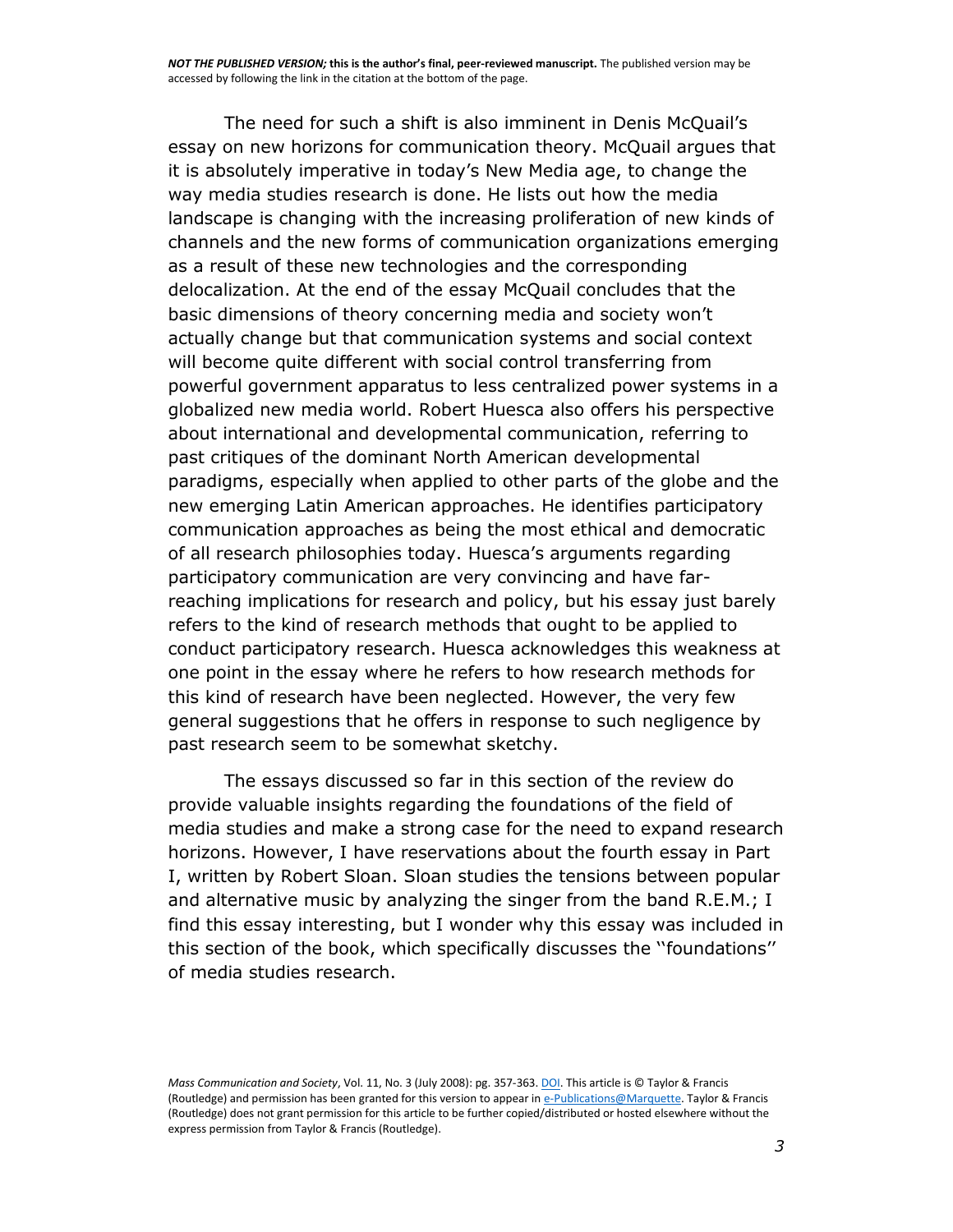## **Production**

Focusing on the production side of media, Sharon L. Bracci analyzes the ethical tensions that have always existed in media studies research with media being expected to fulfill democratic as well as commercial functions. This problem is further discussed by Dan Schiller, who provides a comprehensive account of how concentration of ownership and control of the production of media at the global level affects old media and new digital media even more. Schiller's essay, which elegantly outlines some of the major legislative and regulatory challenges facing media studies research today in different countries around the world, is very insightful. However parts of Schiller's discussion that heavily relies on economics concepts like overcapacity, long-term effects of taxes, subsidies, and so forth, might have benefited from some more description, understanding that the essays were written with a generalist audience in mind.

D. Charles Whitney and James Ettema continue the focus on media production issues by analyzing newsroom practices. Their essay methodically discusses the degrees of freedom that individual, organizational, and institutional communicators possess in their operations particularly in today's quickly changing global scenario. However, their essay's predominant focus on newsrooms is somewhat troubling. Whitney and Ettema do acknowledge that other organizations, industries, and professions and other kinds of media personnel (e.g. broadcast personnel, TV producers, data entry workers) are also important in the digital convergence era, but I think that including detailed analysis of other media environments in their essay would have definitely made it a stronger piece.

## **Media Content**

The essays on media content in *A Companion to Media Studies*  focus on a broad range of areas. Matthew McAllister's essay on the television show Survivor, which discusses how CBS used some of its news resources to promote the show (when it was first launched), highlights the philosophical and practical outcomes for democracy created by the close connection between marketing and democracy. Sharon Mazzarella, however, explores the concept of ''youth'' in the media and political landscape and how it has been reconstructed over the years. Instead of adopting an audience-centered approach to this

*Mass Communication and Society*, Vol. 11, No. 3 (July 2008): pg. 357-363[. DOI.](http://dx.doi.org/10.1080/15205430701791014) This article is © Taylor & Francis (Routledge) and permission has been granted for this version to appear i[n e-Publications@Marquette.](http://epublications.marquette.edu/) Taylor & Francis (Routledge) does not grant permission for this article to be further copied/distributed or hosted elsewhere without the express permission from Taylor & Francis (Routledge).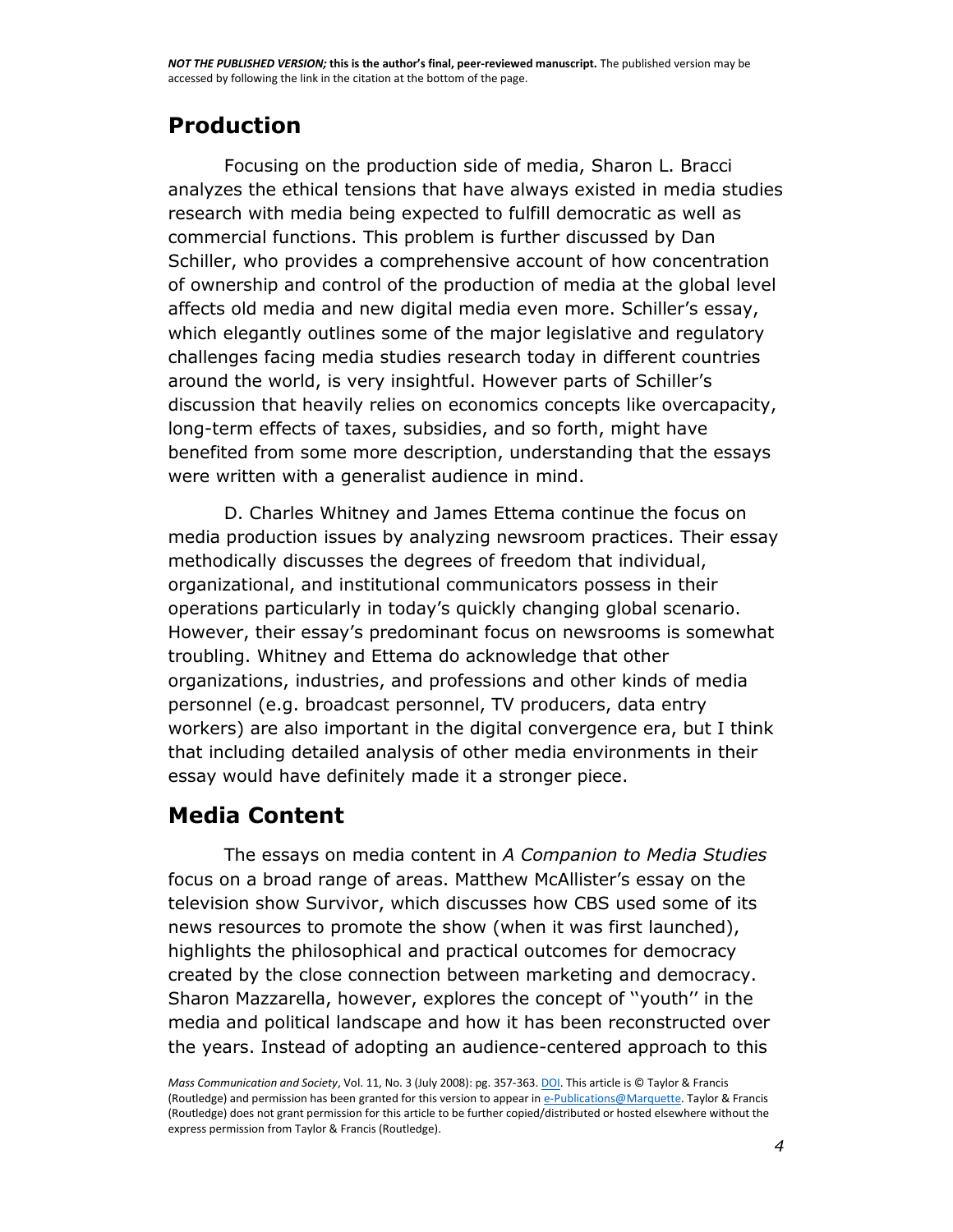study, Mazzarella focuses on the construction of particular categories of youth in the mass media and concludes from her analysis, particularly of Baby Boomers, and Generation X and Generation Y members, that these categories are influenced much more by social and adult concerns than by the youth themselves. Including McAllister's and Mazzarella's essays in this section of the book is somewhat problematic because both deal with how the production side affects media content and these are somewhat diverse from the traditional media content research that is documented in the other essays in this section.

Vickie Shield's study on gender and advertising, for example, is a traditional media content study. It highlights how media sells the image of ''thin is beautiful'' and what kind of repercussions this has had on women's self-esteem and body image over the years. Similarly, Melissa Johnson in her analysis of media content explores an emerging variety of ethnic media (Latin women's magazines in particular) and creates a hybrid typology for pan-ethnic identity that includes panethnic, culture-oriented identity and pan-ethnic consumption-oriented identity. This is a wonderful essay, not only because it deals with a topic such as pan-ethnic identity, which is of great relevance in today's globalized world, but also because instead of merely suggesting why something needs to be studied, it also specifically conceptualizes panethnic identity.

## **Media Audiences**

Studies of audiences involve marketing approaches and efforts to reach the maximum number of people and to understand the interpretive positions and identities of individuals or group members. Radhika Parmeswaran's essay looking at postcolonial theory and global audiences focuses specifically on female readers of romantic English fiction. Through grounded analysis, she unearths complex affiliations that these women seem to exhibit with fiction, nation, class, and gender and argues that easy, simplistic mappings often tend to ignore or obscure the complex embedded realities. This essay makes a valuable contribution to media studies because Parmeswaran manages to convey the argument that (contrary to what media studies researchers are thinking) we have a lot more to learn about media audiences, especially at the global level. Angharad Valdivia in his essay also makes a strong case for redefining audience research. He defines

*Mass Communication and Society*, Vol. 11, No. 3 (July 2008): pg. 357-363[. DOI.](http://dx.doi.org/10.1080/15205430701791014) This article is © Taylor & Francis (Routledge) and permission has been granted for this version to appear i[n e-Publications@Marquette.](http://epublications.marquette.edu/) Taylor & Francis (Routledge) does not grant permission for this article to be further copied/distributed or hosted elsewhere without the express permission from Taylor & Francis (Routledge).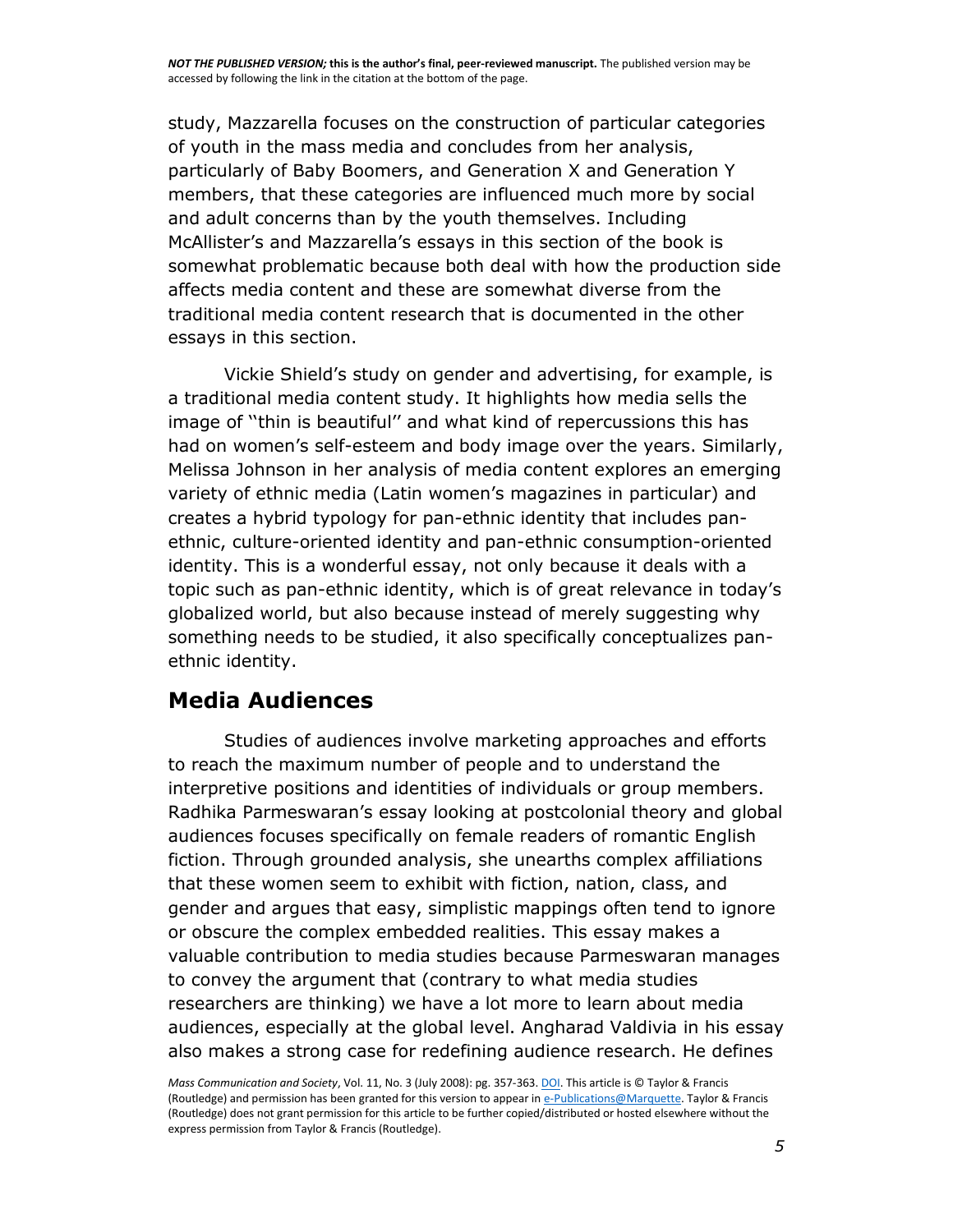active audiences as crossing over into the area of production of identity in the context of new media situations and products. With globalization and new technology, Valdivia's call for research to recognize and incorporate this change in the media scenario becomes even more significant. Virginia Nightingale's essay, which discusses past media studies research from an epistemological standpoint, also makes a significant contribution to the field of media studies. It documents how media studies has moved from a predominantly social scientific mode of study to a more cultural studies framework, eventually arriving at a good balance between the two theoretical frameworks. Nightingale's argument that in today's new media landscape there is a greater need to understand both how information is generated and how it is interpreted (which can best be accomplished through a combination of methodologies) is of utmost importance because it helps resolve one of the age-old conflicts in media studies quantitative research versus critical and cultural research.

## **Media Effects**

The essays in Part V do a good job of outlining a few kinds of media effects research that are being conducted in media studies right now. Mary Beth Oliver's essay provides evidence about how the stereotyping of African Americans as criminals by the media has a strong impact on how African Americans are treated and how Whites perceive African Americans. The fact that recent movies like *Crash*  depict similar perceptions regarding race suggests that even the current social scenario calls for these kinds of studies. Michael Casas and Travis Dixon also examine how African Americans and Latinos are stereotypically presented in the news media. Their analysis shows that those who were exposed more to such stereotypical portrayals had a greater fear of crime than those exposed to counterstereotypical portrayals, a combination of portrayals, or no news programs at all.

In their essay, Jennings Bryant and Dorina Miron trace the connection between pleasure and violence back to Aristotelian times. This essay is interesting because it discusses the contentious but contemporary topic of choice between freedom and censorship in the context of sex and violence in the media. Their argument that effects research can help lay out the facts for people enabling them to make informed choices also makes good sense. The essay by Ellen Wartella, Barbara O Keefe, and Ronda Scatlin is also very insightful because it

*Mass Communication and Society*, Vol. 11, No. 3 (July 2008): pg. 357-363[. DOI.](http://dx.doi.org/10.1080/15205430701791014) This article is © Taylor & Francis (Routledge) and permission has been granted for this version to appear i[n e-Publications@Marquette.](http://epublications.marquette.edu/) Taylor & Francis (Routledge) does not grant permission for this article to be further copied/distributed or hosted elsewhere without the express permission from Taylor & Francis (Routledge).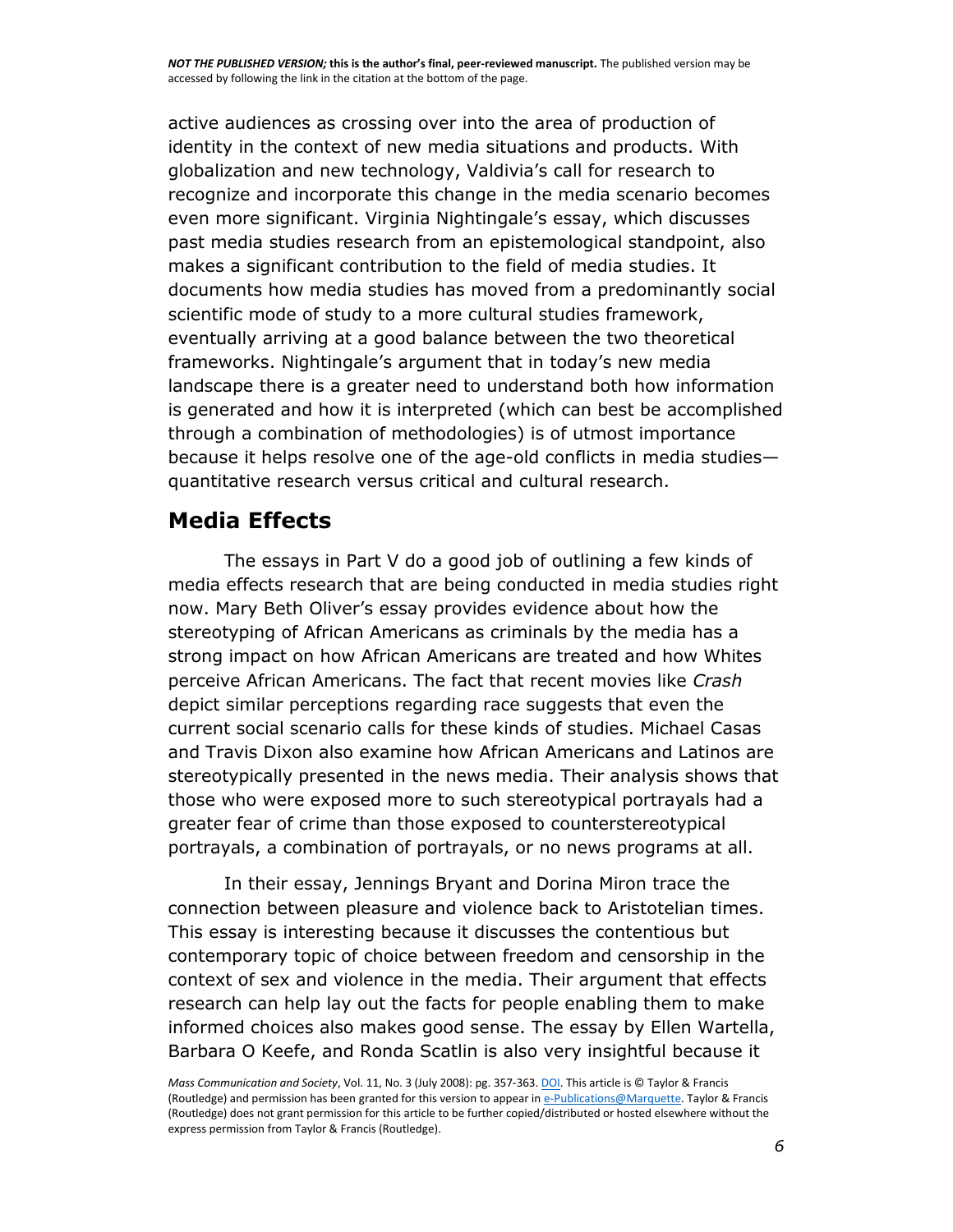examines how the interactive component in new media relates to children's cognitive development. The practical point that this essay makes about ensuring there are no disparities in exposure to technology (due to differences in income and social status) is worthy of mention. However, the essay only mentions that access to technology ought to be provided to all students in schools and other venues and does not provide much description about how that would be done.

The essays discussed so far in this section provide the reader with a good mix of media effects studies. But because of the sheer volume of media effects research that has been published over the years, the sample of essays here does not do a good job of representing media effects research in general.

#### **Futures**

The essays included in this section are worth reading not only because they investigate elements that are missing in current media studies research but also because they try to assess the likelihood of *actually* being able to pursue such research. John Downing's essay, for example, is critical of the high percentage of media scholarship predominantly originating from the United States, and he also suggests ways to improve this situation. That some of his suggestions have already been addressed in this book—in essays by Gallagher, Hermes, Huesca, Valdivia, Livingstone, and Parmeswaran, all of whom call for research to be conducted at a more global level—is proof that this book has done a good job of addressing some of the problems affecting this field of research. Cameron McCarthy's essay, which focuses on the mutually productive relationship that exists between media studies and education scholarship, also has policy implications because it calls for mass media to disseminate multicultural education. Carrie Rentschler's essay, which explores the different ways in which organizations with their resources and proximity to power could utilize media to convey messages, is also worth discussing. Valdivia decides to end the book with Boatema Boateng's essay, which discusses intellectual property right issues in Africa. This essay describes how philosophical disagreements over the development and sustenance of intellectual property rights have provided transnational corporations with the upper hand instead of encouraging or protecting the creativity of individuals or groups. The Boateng essay makes a strong case for

*Mass Communication and Society*, Vol. 11, No. 3 (July 2008): pg. 357-363[. DOI.](http://dx.doi.org/10.1080/15205430701791014) This article is © Taylor & Francis (Routledge) and permission has been granted for this version to appear i[n e-Publications@Marquette.](http://epublications.marquette.edu/) Taylor & Francis (Routledge) does not grant permission for this article to be further copied/distributed or hosted elsewhere without the express permission from Taylor & Francis (Routledge).